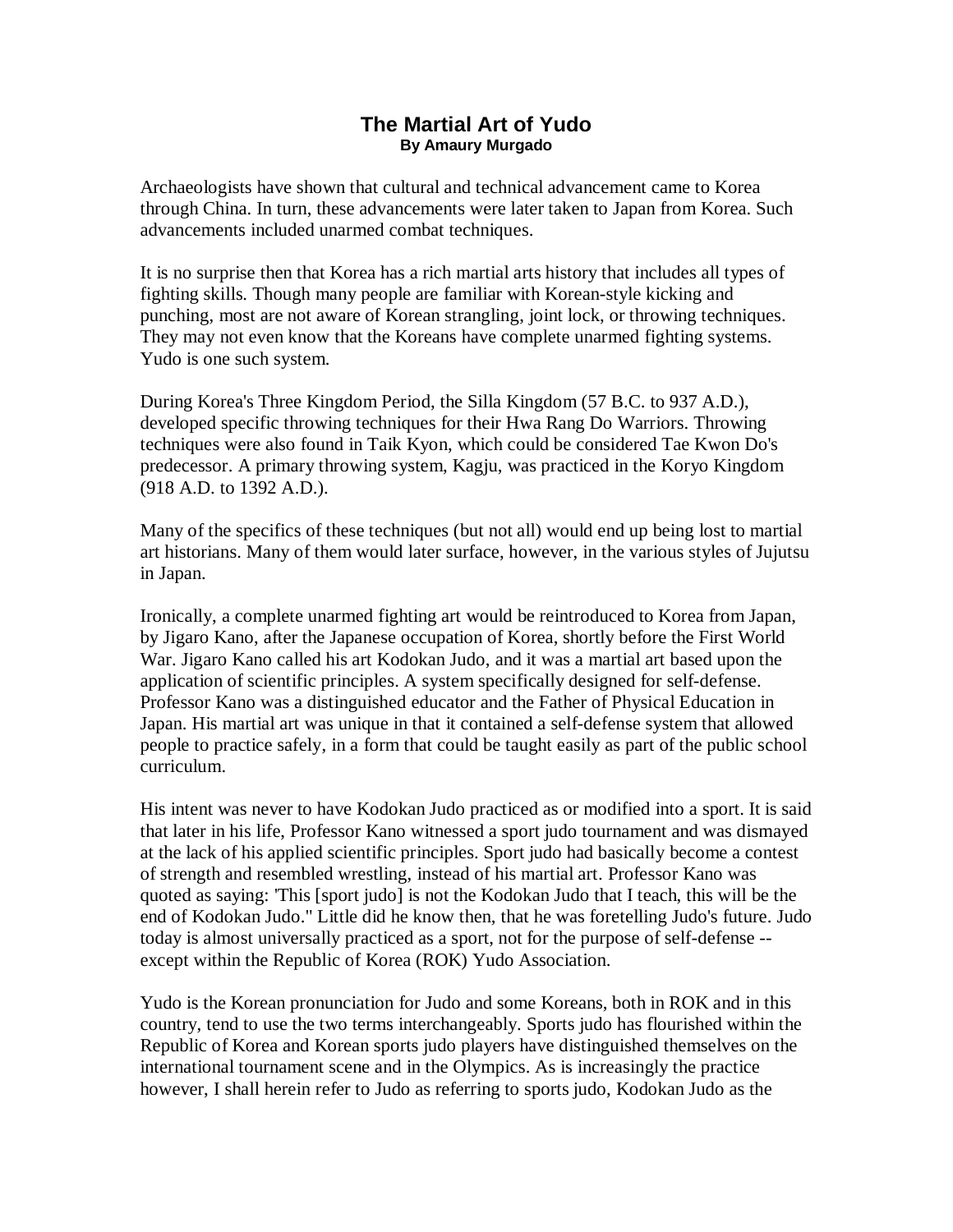teachings of Jigoro Kano, and Yudo as that form of self-defense which encompasses all of Kodokan Judo and incorporates additional traditional Korean martial arts techniques. Jigoro Kano's teachings are the basis for the practice of Yudo within the Republic of Korea Yudo Association (ROKYA). Those teachings were reinforced and developed for the Korean practitioners by the teachers sent to the Korean Peninsula, from the Kodokan, during the occupation. The ROKYA have remained loyal to what they were taught by Kano, even when, during the Occupation of Japan following its defeat in World War II, all martial arts training halls were ordered closed, and when the Kodokan itself was allowed to re-open, it did so as a sport training center.

After liberation in Korea, the martial arts flourished, as ancient manuscripts were dug up from the ground in which they had been buried, hidden from the Japanese. Sport judo became very popular among the young, while the ROKYA remained loyal to its core teachings and began to reintroduce traditional Korean techniques to enhance its selfdefense applications.

Yudo has no attack. The size of the attacker has no bearing on the ability of the defender to receive the attack, execute a technique, and satisfactorily terminate the incident. Since the student learns that the response chosen, in a given instance, must correspond to the nature of the threat encountered, minimum required force becomes the fighting standard. This approach to self-defense inherently conforms to the American legal doctrine as it applies to use of force, and confronts the growing public concern with the level of violence demonstrated in many contemporary martial arts.

In time, sports judo outgrew it roots. Various sports judo organization were created to govern in the schools, colleges, universities, among the military and general public, and among the international and Olympic competitors.

By the second-half of the 1990's, the greying of the ROKYA had reached the point of serious concern, that traditional Yudo might be lost to future generations. It was time to transplant traditional Yudo, if the art was to be guaranteed survival.

In 1997, two senior Dans in Yudo, were created by promotion certificates personally signed by Kim Chul Ho, then President of the ROK Yudo Association. In February 1998, the United States Yudo Association (USYA) was incorporated and in April 1998, formal approval was given for the installation of the USYA as the National Governing Body in the United States for the martial art of Yudo by the Yudo Committee of the Korean Martial Arts Instructors Association (KMAIA), a committee chaired by the new President of ROKYA, Lee Hwe Yul.

At the same time, approval was given for the rank requirements and the Yudo curriculum which had been proposed to the ROKYA by the USYA.

At a ceremony held in Seoul, Republic of Korea on November 1st, 1998 Grandmaster Joseph F. Connolly, II, was promoted to 9th Dan in Yudo by Grandmaster Lee Hwe Yul, President of the ROK Yudo Association.